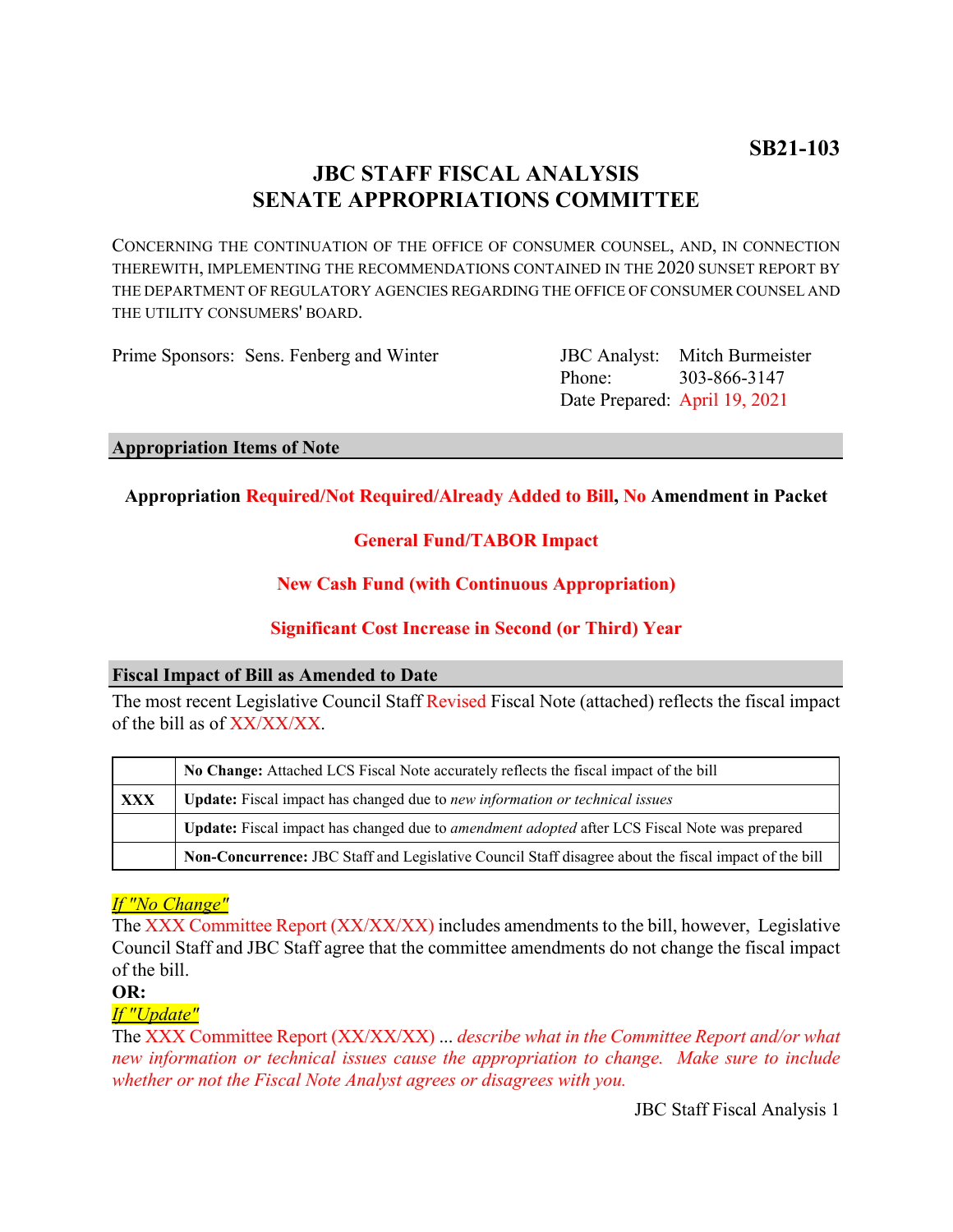#### **OR:**

#### *If "Non-Concurrence"*

*If the Non-Concurrence box is checked explain why.* 

#### **Amendments in This Packet for Consideration by Appropriations Committee**

| Amendment          | <b>Description</b>                                               |
|--------------------|------------------------------------------------------------------|
| J.XXX              | Staff-prepared appropriation amendment                           |
| L.XXX              | Bill Sponsor amendment - does not change fiscal impact           |
| $\mid$ L.XXX/J.000 | Bill Sponsor amendment - changes fiscal impact and appropriation |

#### **OR:**

# **Amendments in This Packet for Consideration by Appropriations Committee**

| <b>Amendment</b> Description |  |
|------------------------------|--|
| None.                        |  |

#### **Current Appropriations Clause in Bill**

The bill requires but does not contain an appropriation clause.

**OR:**

The bill includes an appropriation clause that...

**OR:**

The bill includes an appropriation clause that *(describe its deficiency).*

**OR:**

The bill neither requires nor contains an appropriation clause for FY 20XX-YY.

# **Description of Amendments in This Packet**

**J.00X** Staff has prepared amendment **J.XXX** (attached) to add a provision appropriating a total of \$ to the Department of for FY 20XX-YY, including \$ General Fund and \$ cash/reappropriated funds from . This provision also states that the appropriation is based on the assumption that the Department will require an additional YY.Y FTE <and/or the Department will receive  $\S$  federal funds to implement the act>.

# **OR:**

**J.00X** Staff has prepared amendment **J.XXX** (attached) to change the existing clause to appropriate....

# **OR:**

**L.00X** Bill Sponsor amendment **L.XXX** (attached) ...

# **OR:**

# **L.XXX and J.YYY**

Bill Sponsor amendment **L.XXX** (attached) ...